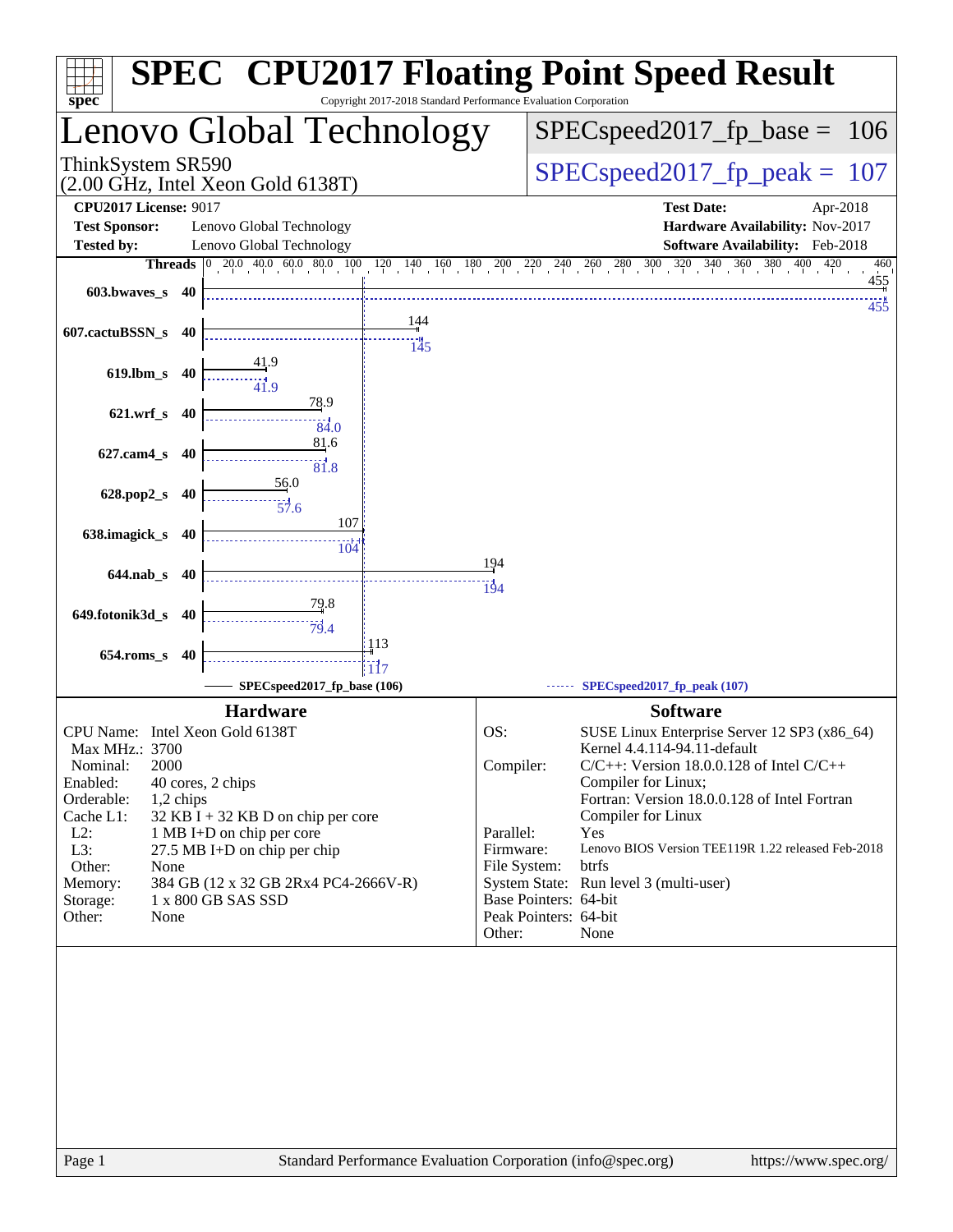

## Lenovo Global Technology

(2.00 GHz, Intel Xeon Gold 6138T)

ThinkSystem SR590<br>  $\angle Q$  O CUz Jatel Year Cald 6128T)

SPECspeed2017 fp base =  $106$ 

**[Test Sponsor:](http://www.spec.org/auto/cpu2017/Docs/result-fields.html#TestSponsor)** Lenovo Global Technology **[Hardware Availability:](http://www.spec.org/auto/cpu2017/Docs/result-fields.html#HardwareAvailability)** Nov-2017 **[Tested by:](http://www.spec.org/auto/cpu2017/Docs/result-fields.html#Testedby)** Lenovo Global Technology **[Software Availability:](http://www.spec.org/auto/cpu2017/Docs/result-fields.html#SoftwareAvailability)** Feb-2018

**[CPU2017 License:](http://www.spec.org/auto/cpu2017/Docs/result-fields.html#CPU2017License)** 9017 **[Test Date:](http://www.spec.org/auto/cpu2017/Docs/result-fields.html#TestDate)** Apr-2018

#### **[Results Table](http://www.spec.org/auto/cpu2017/Docs/result-fields.html#ResultsTable)**

|                                   | <b>Base</b>    |                |       |                |       |                |            | <b>Peak</b>    |                |              |                |              |                |              |
|-----------------------------------|----------------|----------------|-------|----------------|-------|----------------|------------|----------------|----------------|--------------|----------------|--------------|----------------|--------------|
| <b>Benchmark</b>                  | <b>Threads</b> | <b>Seconds</b> | Ratio | <b>Seconds</b> | Ratio | <b>Seconds</b> | Ratio      | <b>Threads</b> | <b>Seconds</b> | <b>Ratio</b> | <b>Seconds</b> | <b>Ratio</b> | <b>Seconds</b> | <b>Ratio</b> |
| $603.bwaves$ s                    | 40             | 130            | 455   | 130            | 455   | 130            | 454        | 40             | 130            | 456          | 130            | 455          | 130            | 454          |
| 607.cactuBSSN s                   | 40             | 117            | 143   | 116            | 144   | 116            | 144        | 40             | 116            | 144          | 115            | 145          | 114            | 147          |
| $619.1$ bm s                      | 40             | 125            | 41.9  | 125            | 41.9  | 125            | 42.0       | 40             | <u> 125</u>    | 41.9         | 126            | 41.7         | 125            | 42.0         |
| $621$ wrf s                       | 40             | 168            | 78.7  | 168            | 78.9  | 168            | 78.9       | 40             | 156            | 84.5         | 158            | 84.0         | 158            | 83.8         |
| $627$ .cam4 s                     | 40             | 109            | 81.5  | 109            | 81.6  | 109            | 81.6       | 40             | 108            | 82.0         | 108            | 81.8         | 109            | 81.5         |
| $628.pop2_s$                      | 40             | 212            | 56.1  | 212            | 56.0  | 213            | 55.8       | 40             | 206            | 57.6         | 209            | 56.9         | 205            | 57.8         |
| 638.imagick_s                     | 40             | 135            | 107   | 135            | 107   | 135            | 107        | 40             | 145            | 99.3         | 139            | <b>104</b>   | 135            | 107          |
| $644$ .nab s                      | 40             | 90.3           | 194   | 90.1           | 194   | 90.1           | 194        | 40             | 90.1           | 194          | 90.2           | 194          | 90.1           | 194          |
| 649.fotonik3d s                   | 40             | 114            | 79.9  | 114            | 79.8  | 115            | 79.1       | 40             | 115            | 79.3         | 115            | 79.4         | 115            | 79.6         |
| $654$ .roms s                     | 40             | 139            | 113   | 141            | 112   | <u>140</u>     | <b>113</b> | 40             | 134            | 117          | 135            | 117          | <u>135</u>     | <b>117</b>   |
| $SPECspeed2017_fp\_base =$<br>106 |                |                |       |                |       |                |            |                |                |              |                |              |                |              |

**[SPECspeed2017\\_fp\\_peak =](http://www.spec.org/auto/cpu2017/Docs/result-fields.html#SPECspeed2017fppeak) 107**

Results appear in the [order in which they were run.](http://www.spec.org/auto/cpu2017/Docs/result-fields.html#RunOrder) Bold underlined text [indicates a median measurement](http://www.spec.org/auto/cpu2017/Docs/result-fields.html#Median).

### **[Operating System Notes](http://www.spec.org/auto/cpu2017/Docs/result-fields.html#OperatingSystemNotes)**

Stack size set to unlimited using "ulimit -s unlimited"

#### **[General Notes](http://www.spec.org/auto/cpu2017/Docs/result-fields.html#GeneralNotes)**

Environment variables set by runcpu before the start of the run: LD\_LIBRARY\_PATH = "/home/cpu2017.1.0.2.ic18.0/lib/ia32:/home/cpu2017.1.0.2.ic18.0/lib/intel64" LD\_LIBRARY\_PATH = "\$LD\_LIBRARY\_PATH:/home/cpu2017.1.0.2.ic18.0/je5.0.1-32:/home/cpu2017.1.0.2.ic18.0/je5.0.1-64" OMP\_STACKSIZE = "192M"

 Binaries compiled on a system with 1x Intel Core i7-4790 CPU + 32GB RAM memory using Redhat Enterprise Linux 7.4 Transparent Huge Pages enabled by default Prior to runcpu invocation Filesystem page cache synced and cleared with: sync; echo 3> /proc/sys/vm/drop\_caches Yes: The test sponsor attests, as of date of publication, that CVE-2017-5754 (Meltdown) is mitigated in the system as tested and documented. Yes: The test sponsor attests, as of date of publication, that CVE-2017-5753 (Spectre variant 1) is mitigated in the system as tested and documented. Yes: The test sponsor attests, as of date of publication, that CVE-2017-5715 (Spectre variant 2) is mitigated in the system as tested and documented.

#### **[Platform Notes](http://www.spec.org/auto/cpu2017/Docs/result-fields.html#PlatformNotes)**

BIOS configuration: Choose Operating Mode set to Maximum Performance Hyper-Threading set to Disable

**(Continued on next page)**

Page 2 Standard Performance Evaluation Corporation [\(info@spec.org\)](mailto:info@spec.org) <https://www.spec.org/>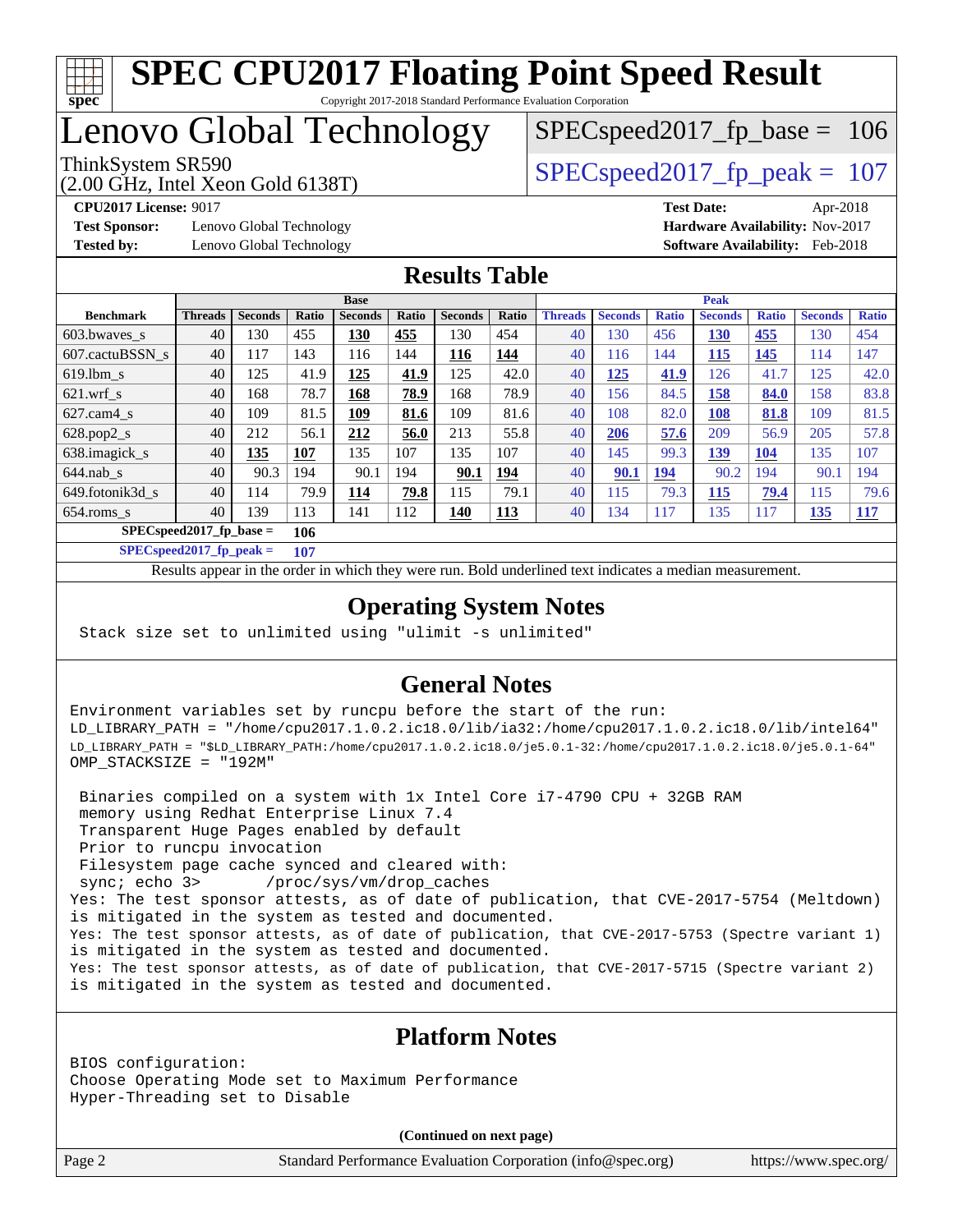

Lenovo Global Technology

[SPECspeed2017\\_fp\\_base =](http://www.spec.org/auto/cpu2017/Docs/result-fields.html#SPECspeed2017fpbase) 106

(2.00 GHz, Intel Xeon Gold 6138T)

ThinkSystem SR590<br>  $\angle Q$  O CUz Jatel Year Cald 6128T)

**[Test Sponsor:](http://www.spec.org/auto/cpu2017/Docs/result-fields.html#TestSponsor)** Lenovo Global Technology **[Hardware Availability:](http://www.spec.org/auto/cpu2017/Docs/result-fields.html#HardwareAvailability)** Nov-2017 **[Tested by:](http://www.spec.org/auto/cpu2017/Docs/result-fields.html#Testedby)** Lenovo Global Technology **[Software Availability:](http://www.spec.org/auto/cpu2017/Docs/result-fields.html#SoftwareAvailability)** Feb-2018

**[CPU2017 License:](http://www.spec.org/auto/cpu2017/Docs/result-fields.html#CPU2017License)** 9017 **[Test Date:](http://www.spec.org/auto/cpu2017/Docs/result-fields.html#TestDate)** Apr-2018

#### **[Platform Notes \(Continued\)](http://www.spec.org/auto/cpu2017/Docs/result-fields.html#PlatformNotes)**

Page 3 Standard Performance Evaluation Corporation [\(info@spec.org\)](mailto:info@spec.org) <https://www.spec.org/> Adjacent Cache Prefetch set to Disable DCA set to Enable Uncore Frequency Scaling set to Disable MONITORMWAIT set to Enable Per Core P-state set to Disable LLC dead line alloc set to Disable Patrol Scrub set to Disable Sysinfo program /home/cpu2017.1.0.2.ic18.0/bin/sysinfo Rev: r5797 of 2017-06-14 96c45e4568ad54c135fd618bcc091c0f running on SR590-2 Wed Apr 18 04:44:19 2018 SUT (System Under Test) info as seen by some common utilities. For more information on this section, see <https://www.spec.org/cpu2017/Docs/config.html#sysinfo> From /proc/cpuinfo model name : Intel(R) Xeon(R) Gold 6138T CPU @ 2.00GHz 2 "physical id"s (chips) 40 "processors" cores, siblings (Caution: counting these is hw and system dependent. The following excerpts from /proc/cpuinfo might not be reliable. Use with caution.) cpu cores : 20 siblings : 20 physical 0: cores 0 1 2 3 4 8 9 10 11 12 16 17 18 19 20 24 25 26 27 28 physical 1: cores 0 1 2 3 4 8 9 10 11 12 16 17 18 19 20 24 25 26 27 28 From lscpu: Architecture: x86\_64 CPU op-mode(s): 32-bit, 64-bit Byte Order: Little Endian  $CPU(s):$  40 On-line CPU(s) list: 0-39 Thread(s) per core: 1 Core(s) per socket: 20 Socket(s): 2 NUMA node(s): 2 Vendor ID: GenuineIntel CPU family: 6 Model: 85 Model name:  $Intel(R)$  Xeon(R) Gold 6138T CPU @ 2.00GHz Stepping: 4 CPU MHz: 1995.308 BogoMIPS: 3990.61 Virtualization: VT-x L1d cache: 32K L1i cache: 32K L2 cache: 1024K **(Continued on next page)**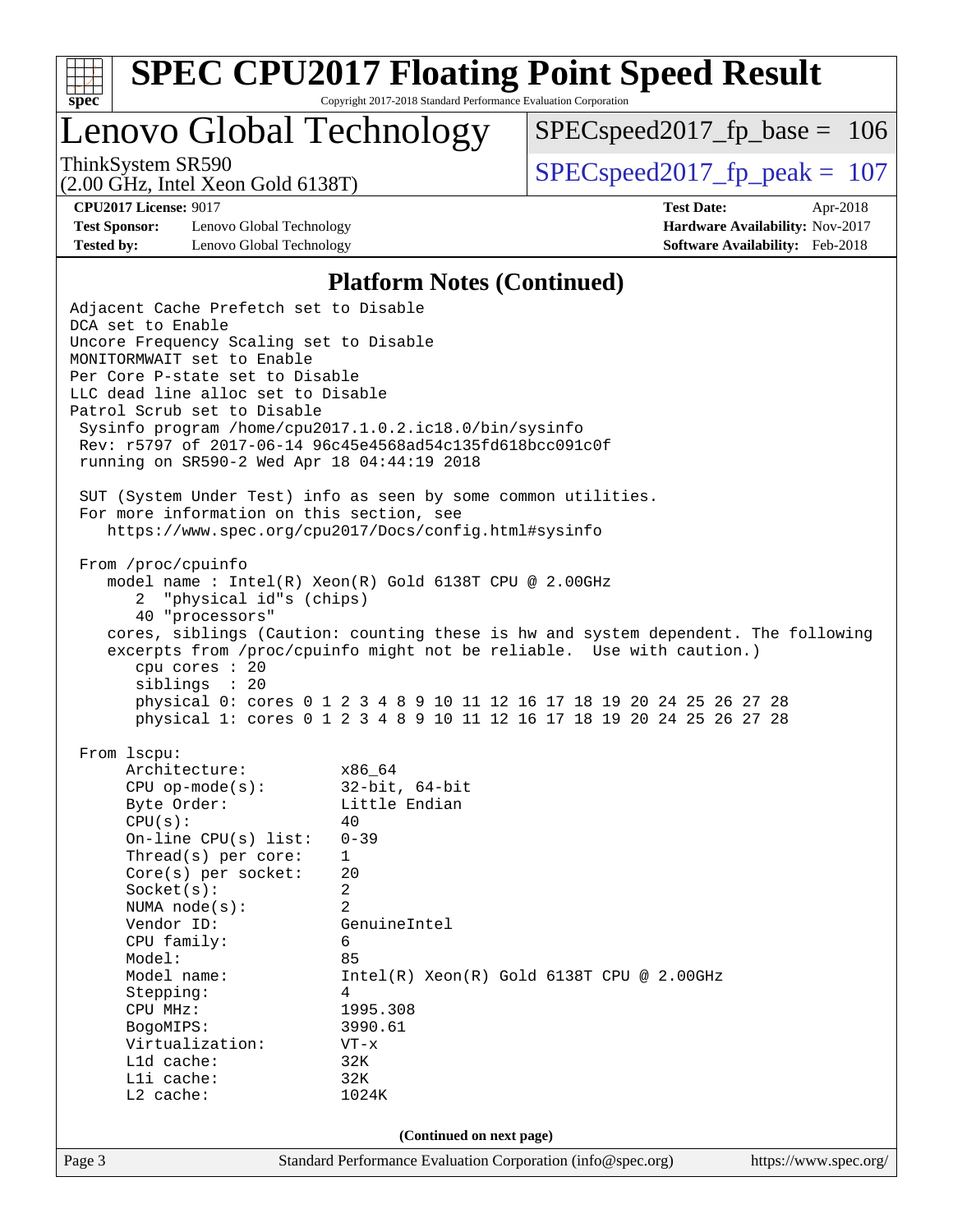| <b>SPEC CPU2017 Floating Point Speed Result</b><br>Copyright 2017-2018 Standard Performance Evaluation Corporation<br>spec                                                                                                                                                                                                                                                                                                                                                                                                                                                                                                                                                                                                                                                                                                                                                                                                                                                                                                                                                                                                                                                                                                                                                                                                                                                                                                                                                                                                                                                                                                                                                                                                                                                                                                                                             |                                                                                                            |  |  |  |
|------------------------------------------------------------------------------------------------------------------------------------------------------------------------------------------------------------------------------------------------------------------------------------------------------------------------------------------------------------------------------------------------------------------------------------------------------------------------------------------------------------------------------------------------------------------------------------------------------------------------------------------------------------------------------------------------------------------------------------------------------------------------------------------------------------------------------------------------------------------------------------------------------------------------------------------------------------------------------------------------------------------------------------------------------------------------------------------------------------------------------------------------------------------------------------------------------------------------------------------------------------------------------------------------------------------------------------------------------------------------------------------------------------------------------------------------------------------------------------------------------------------------------------------------------------------------------------------------------------------------------------------------------------------------------------------------------------------------------------------------------------------------------------------------------------------------------------------------------------------------|------------------------------------------------------------------------------------------------------------|--|--|--|
| Lenovo Global Technology                                                                                                                                                                                                                                                                                                                                                                                                                                                                                                                                                                                                                                                                                                                                                                                                                                                                                                                                                                                                                                                                                                                                                                                                                                                                                                                                                                                                                                                                                                                                                                                                                                                                                                                                                                                                                                               | $SPEC speed2017_fp\_base = 106$                                                                            |  |  |  |
| ThinkSystem SR590<br>$(2.00 \text{ GHz}, \text{Intel Xeon Gold } 6138 \text{T})$                                                                                                                                                                                                                                                                                                                                                                                                                                                                                                                                                                                                                                                                                                                                                                                                                                                                                                                                                                                                                                                                                                                                                                                                                                                                                                                                                                                                                                                                                                                                                                                                                                                                                                                                                                                       | $SPEC speed2017_fp_peak = 107$                                                                             |  |  |  |
| <b>CPU2017 License: 9017</b><br><b>Test Sponsor:</b><br>Lenovo Global Technology<br><b>Tested by:</b><br>Lenovo Global Technology                                                                                                                                                                                                                                                                                                                                                                                                                                                                                                                                                                                                                                                                                                                                                                                                                                                                                                                                                                                                                                                                                                                                                                                                                                                                                                                                                                                                                                                                                                                                                                                                                                                                                                                                      | <b>Test Date:</b><br>Apr-2018<br>Hardware Availability: Nov-2017<br><b>Software Availability:</b> Feb-2018 |  |  |  |
| <b>Platform Notes (Continued)</b>                                                                                                                                                                                                                                                                                                                                                                                                                                                                                                                                                                                                                                                                                                                                                                                                                                                                                                                                                                                                                                                                                                                                                                                                                                                                                                                                                                                                                                                                                                                                                                                                                                                                                                                                                                                                                                      |                                                                                                            |  |  |  |
| L3 cache:<br>28160K<br>NUMA $node0$ $CPU(s)$ :<br>$0 - 19$<br>$20 - 39$<br>NUMA nodel CPU(s):<br>Flaqs:<br>pat pse36 clflush dts acpi mmx fxsr sse sse2 ss ht tm pbe syscall nx pdpe1gb rdtscp<br>lm constant_tsc art arch_perfmon pebs bts rep_good nopl xtopology nonstop_tsc<br>aperfmperf eagerfpu pni pclmulqdq dtes64 monitor ds_cpl vmx smx est tm2 ssse3 sdbg<br>fma cx16 xtpr pdcm pcid dca sse4_1 sse4_2 x2apic movbe popcnt tsc_deadline_timer aes<br>xsave avx f16c rdrand lahf_lm abm 3dnowprefetch ida arat epb invpcid_single pln pts<br>dtherm intel_pt rsb_ctxsw spec_ctrl retpoline kaiser tpr_shadow vnmi flexpriority<br>ept vpid fsgsbase tsc_adjust bmil hle avx2 smep bmi2 erms invpcid rtm cqm mpx<br>avx512f avx512dq rdseed adx smap clflushopt clwb avx512cd avx512bw avx512vl xsaveopt<br>xsavec xgetbv1 cqm_llc cqm_occup_llc pku ospke<br>/proc/cpuinfo cache data<br>cache size : 28160 KB<br>From numactl --hardware WARNING: a numactl 'node' might or might not correspond to a<br>physical chip.<br>$available: 2 nodes (0-1)$<br>node 0 cpus: 0 1 2 3 4 5 6 7 8 9 10 11 12 13 14 15 16 17 18 19<br>node 0 size: 192983 MB<br>node 0 free: 191534 MB<br>node 1 cpus: 20 21 22 23 24 25 26 27 28 29 30 31 32 33 34 35 36 37 38 39<br>node 1 size: 193516 MB<br>node 1 free: 191830 MB<br>node distances:<br>$\mathbf{0}$<br>node<br>1<br>0:<br>10<br>21<br>1:<br>21<br>10<br>From /proc/meminfo<br>MemTotal:<br>395776036 kB<br>HugePages_Total:<br>0<br>Hugepagesize:<br>2048 kB<br>From /etc/*release* /etc/*version*<br>SuSE-release:<br>SUSE Linux Enterprise Server 12 (x86_64)<br>$VERSION = 12$<br>$PATCHLEVEL = 3$<br># This file is deprecated and will be removed in a future service pack or release.<br># Please check /etc/os-release for details about this release.<br>os-release:<br>NAME="SLES"<br>VERSION="12-SP3" | fpu vme de pse tsc msr pae mce cx8 apic sep mtrr pge mca cmov                                              |  |  |  |
| VERSION_ID="12.3"<br>(Continued on next page)                                                                                                                                                                                                                                                                                                                                                                                                                                                                                                                                                                                                                                                                                                                                                                                                                                                                                                                                                                                                                                                                                                                                                                                                                                                                                                                                                                                                                                                                                                                                                                                                                                                                                                                                                                                                                          |                                                                                                            |  |  |  |
| Standard Performance Evaluation Corporation (info@spec.org)<br>Page 4                                                                                                                                                                                                                                                                                                                                                                                                                                                                                                                                                                                                                                                                                                                                                                                                                                                                                                                                                                                                                                                                                                                                                                                                                                                                                                                                                                                                                                                                                                                                                                                                                                                                                                                                                                                                  | https://www.spec.org/                                                                                      |  |  |  |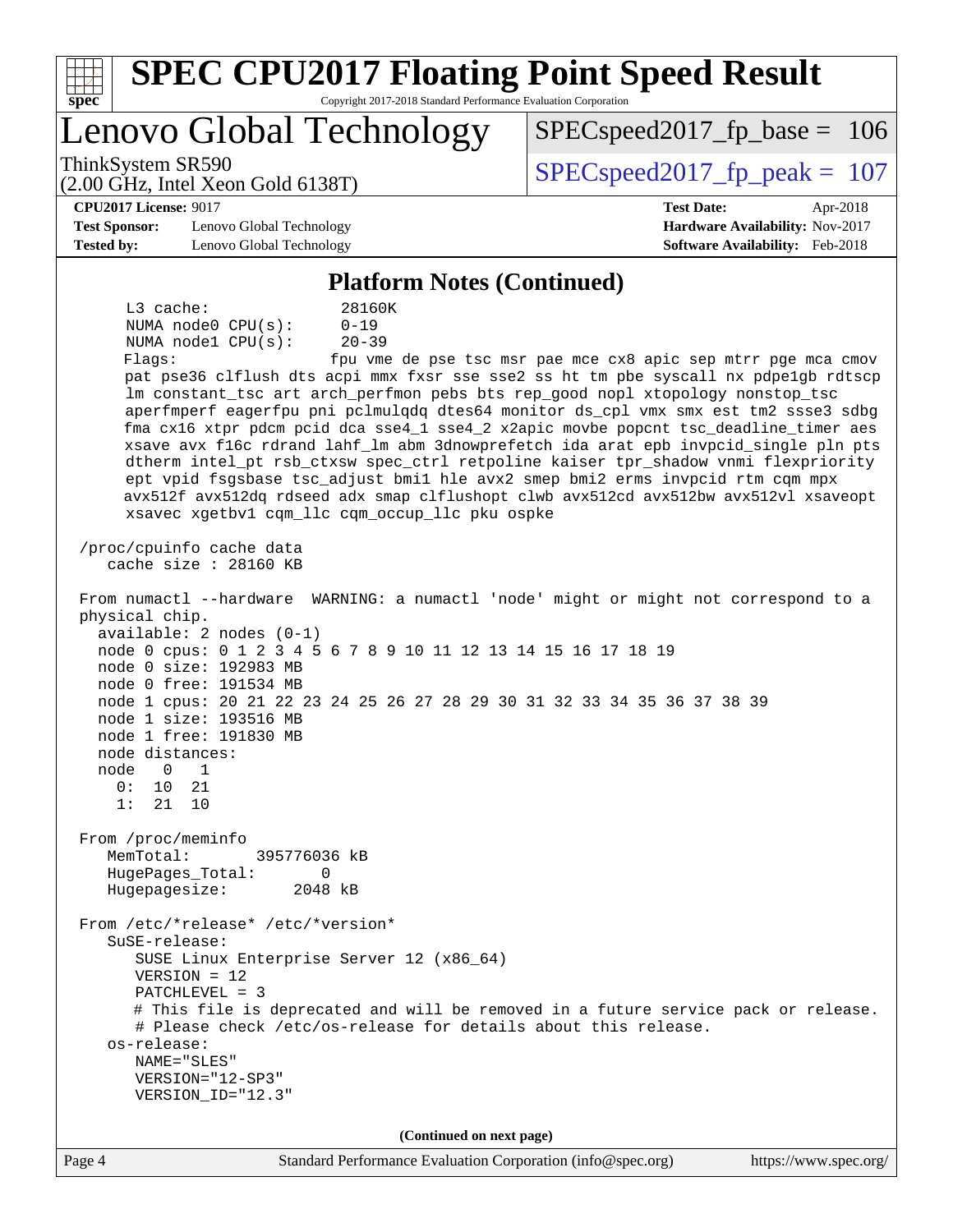

# **[SPEC CPU2017 Floating Point Speed Result](http://www.spec.org/auto/cpu2017/Docs/result-fields.html#SPECCPU2017FloatingPointSpeedResult)**

Copyright 2017-2018 Standard Performance Evaluation Corporation

Lenovo Global Technology

[SPECspeed2017\\_fp\\_base =](http://www.spec.org/auto/cpu2017/Docs/result-fields.html#SPECspeed2017fpbase) 106

(2.00 GHz, Intel Xeon Gold 6138T)

ThinkSystem SR590<br>  $(2.00 \text{ GHz})$  Intel Xeon Gold 6138T)

**[Test Sponsor:](http://www.spec.org/auto/cpu2017/Docs/result-fields.html#TestSponsor)** Lenovo Global Technology **[Hardware Availability:](http://www.spec.org/auto/cpu2017/Docs/result-fields.html#HardwareAvailability)** Nov-2017 **[Tested by:](http://www.spec.org/auto/cpu2017/Docs/result-fields.html#Testedby)** Lenovo Global Technology **[Software Availability:](http://www.spec.org/auto/cpu2017/Docs/result-fields.html#SoftwareAvailability)** Feb-2018

**[CPU2017 License:](http://www.spec.org/auto/cpu2017/Docs/result-fields.html#CPU2017License)** 9017 **[Test Date:](http://www.spec.org/auto/cpu2017/Docs/result-fields.html#TestDate)** Apr-2018

#### **[Platform Notes \(Continued\)](http://www.spec.org/auto/cpu2017/Docs/result-fields.html#PlatformNotes)**

| PRETTY NAME="SUSE Linux Enterprise Server 12 SP3"<br>ID="sles"<br>$ANSI$ _COLOR=" $0:32$ "<br>CPE NAME="cpe:/o:suse:sles:12:sp3"                                                                                                                                                                                                                                                                                                                                             |
|------------------------------------------------------------------------------------------------------------------------------------------------------------------------------------------------------------------------------------------------------------------------------------------------------------------------------------------------------------------------------------------------------------------------------------------------------------------------------|
| $uname -a$ :<br>Linux SR590-2 4.4.114-94.11-default #1 SMP Thu Feb 1 19:28:26 UTC 2018 (4309ff9)<br>x86 64 x86 64 x86 64 GNU/Linux                                                                                                                                                                                                                                                                                                                                           |
| run-level 3 Apr 17 21:19                                                                                                                                                                                                                                                                                                                                                                                                                                                     |
| SPEC is set to: /home/cpu2017.1.0.2.ic18.0<br>Type Size Used Avail Use% Mounted on<br>Filesystem<br>dev/sdb2 btrfs 744G 113G 631G 16% /home                                                                                                                                                                                                                                                                                                                                  |
| Additional information from dmidecode follows. WARNING: Use caution when you interpret<br>this section. The 'dmidecode' program reads system data which is "intended to allow<br>hardware to be accurately determined", but the intent may not be met, as there are<br>frequent changes to hardware, firmware, and the "DMTF SMBIOS" standard.<br>BIOS Lenovo - [TEE119R-1.22] - 02/06/2018<br>Memory:<br>12x Hynix HMA84GR7AFR4N-VK 32 GB 2 rank 2666<br>4x NO DIMM NO DIMM |

(End of data from sysinfo program)

#### **[Compiler Version Notes](http://www.spec.org/auto/cpu2017/Docs/result-fields.html#CompilerVersionNotes)**

| CC.    | 619.1bm_s(base) 638.imagick_s(base, peak) 644.nab_s(base, peak)                              |  |  |  |  |
|--------|----------------------------------------------------------------------------------------------|--|--|--|--|
|        | icc (ICC) 18.0.0 20170811<br>Copyright (C) 1985-2017 Intel Corporation. All rights reserved. |  |  |  |  |
| CC     | 619.1bm s(peak)                                                                              |  |  |  |  |
|        | icc (ICC) 18.0.0 20170811<br>Copyright (C) 1985-2017 Intel Corporation. All rights reserved. |  |  |  |  |
|        | FC 607.cactuBSSN s(base)                                                                     |  |  |  |  |
|        | icpc (ICC) 18.0.0 20170811                                                                   |  |  |  |  |
|        | (Continued on next page)                                                                     |  |  |  |  |
| Page 5 | Standard Performance Evaluation Corporation (info@spec.org)<br>https://www.spec.org/         |  |  |  |  |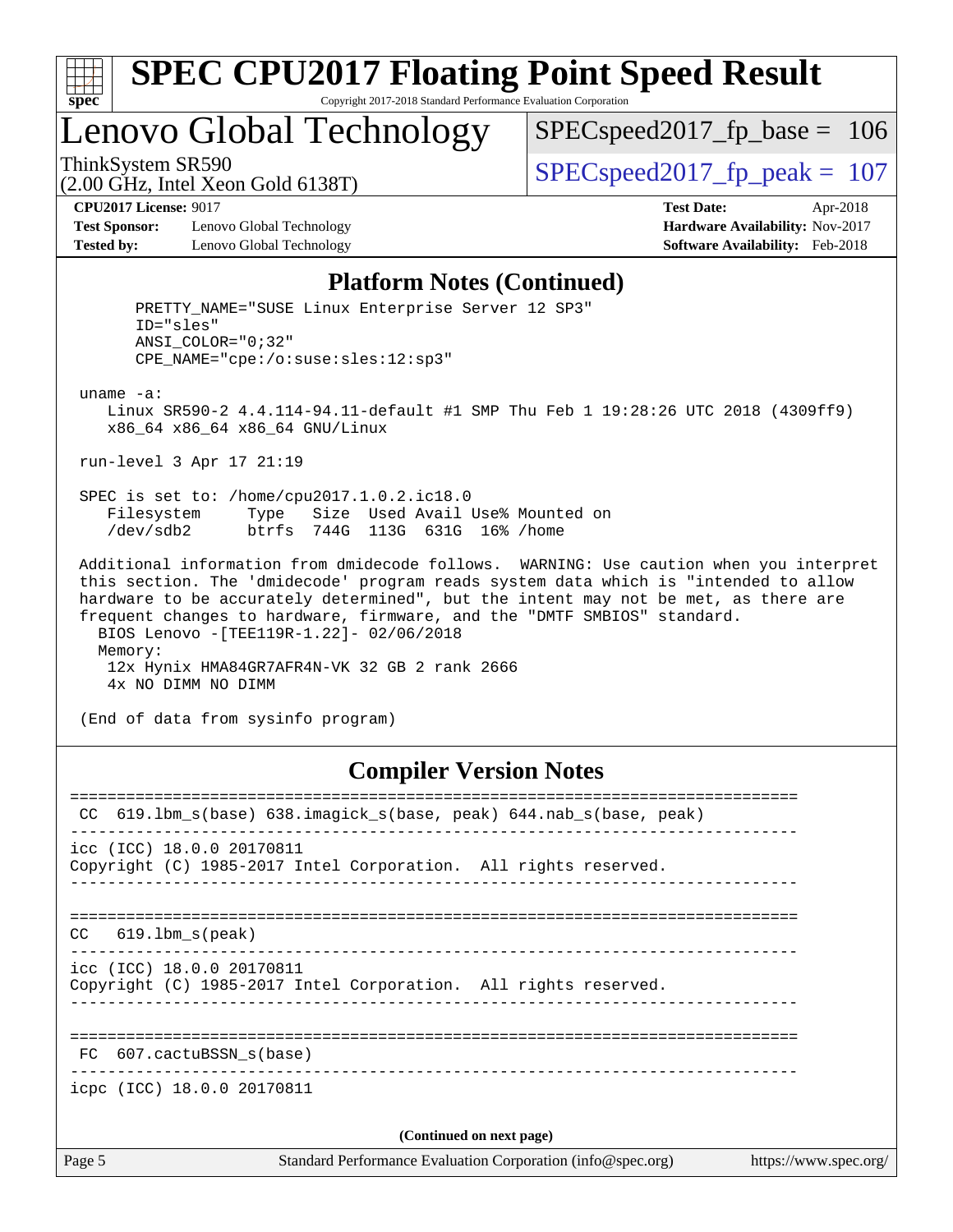

# **[SPEC CPU2017 Floating Point Speed Result](http://www.spec.org/auto/cpu2017/Docs/result-fields.html#SPECCPU2017FloatingPointSpeedResult)**

Copyright 2017-2018 Standard Performance Evaluation Corporation

Lenovo Global Technology

[SPECspeed2017\\_fp\\_base =](http://www.spec.org/auto/cpu2017/Docs/result-fields.html#SPECspeed2017fpbase) 106

(2.00 GHz, Intel Xeon Gold 6138T)

ThinkSystem SR590<br>  $(2.00 \text{ GHz})$  Intel Xeon Gold 6138T)

**[Tested by:](http://www.spec.org/auto/cpu2017/Docs/result-fields.html#Testedby)** Lenovo Global Technology **[Software Availability:](http://www.spec.org/auto/cpu2017/Docs/result-fields.html#SoftwareAvailability)** Feb-2018

**[CPU2017 License:](http://www.spec.org/auto/cpu2017/Docs/result-fields.html#CPU2017License)** 9017 **[Test Date:](http://www.spec.org/auto/cpu2017/Docs/result-fields.html#TestDate)** Apr-2018 **[Test Sponsor:](http://www.spec.org/auto/cpu2017/Docs/result-fields.html#TestSponsor)** Lenovo Global Technology **[Hardware Availability:](http://www.spec.org/auto/cpu2017/Docs/result-fields.html#HardwareAvailability)** Nov-2017

#### **[Compiler Version Notes \(Continued\)](http://www.spec.org/auto/cpu2017/Docs/result-fields.html#CompilerVersionNotes)**

| Page 6                                                                                                                                                                                        | Standard Performance Evaluation Corporation (info@spec.org)<br>https://www.spec.org/ |
|-----------------------------------------------------------------------------------------------------------------------------------------------------------------------------------------------|--------------------------------------------------------------------------------------|
|                                                                                                                                                                                               | (Continued on next page)                                                             |
| ifort (IFORT) 18.0.0 20170811<br>Copyright (C) 1985-2017 Intel Corporation. All rights reserved.<br>icc (ICC) 18.0.0 20170811                                                                 |                                                                                      |
| 621.wrf_s(peak) 628.pop2_s(peak)<br>CC                                                                                                                                                        | ___________________________________                                                  |
| Copyright (C) 1985-2017 Intel Corporation. All rights reserved.                                                                                                                               |                                                                                      |
| ifort (IFORT) 18.0.0 20170811<br>Copyright (C) 1985-2017 Intel Corporation. All rights reserved.<br>icc (ICC) 18.0.0 20170811                                                                 |                                                                                      |
| CC 621.wrf_s(base) 627.cam4_s(base, peak) 628.pop2_s(base)                                                                                                                                    |                                                                                      |
| ifort (IFORT) 18.0.0 20170811<br>Copyright (C) 1985-2017 Intel Corporation. All rights reserved.                                                                                              |                                                                                      |
| $603.bwaves_s(peak) 649.fotonik3d_s(peak) 654.roms_s(peak)$<br>FC.                                                                                                                            | <u>_________________</u>                                                             |
| ifort (IFORT) 18.0.0 20170811<br>Copyright (C) 1985-2017 Intel Corporation. All rights reserved.                                                                                              |                                                                                      |
| FC 603.bwaves_s(base) 649.fotonik3d_s(base) 654.roms_s(base)                                                                                                                                  |                                                                                      |
| ifort (IFORT) 18.0.0 20170811<br>Copyright (C) 1985-2017 Intel Corporation. All rights reserved.                                                                                              |                                                                                      |
| icpc (ICC) 18.0.0 20170811<br>Copyright (C) 1985-2017 Intel Corporation. All rights reserved.<br>icc (ICC) 18.0.0 20170811<br>Copyright (C) 1985-2017 Intel Corporation. All rights reserved. |                                                                                      |
| 607.cactuBSSN_s(peak)<br>FC                                                                                                                                                                   |                                                                                      |
| Copyright (C) 1985-2017 Intel Corporation. All rights reserved.                                                                                                                               |                                                                                      |
| icc (ICC) 18.0.0 20170811<br>Copyright (C) 1985-2017 Intel Corporation.<br>ifort (IFORT) 18.0.0 20170811                                                                                      | All rights reserved.                                                                 |
| Copyright (C) 1985-2017 Intel Corporation. All rights reserved.                                                                                                                               |                                                                                      |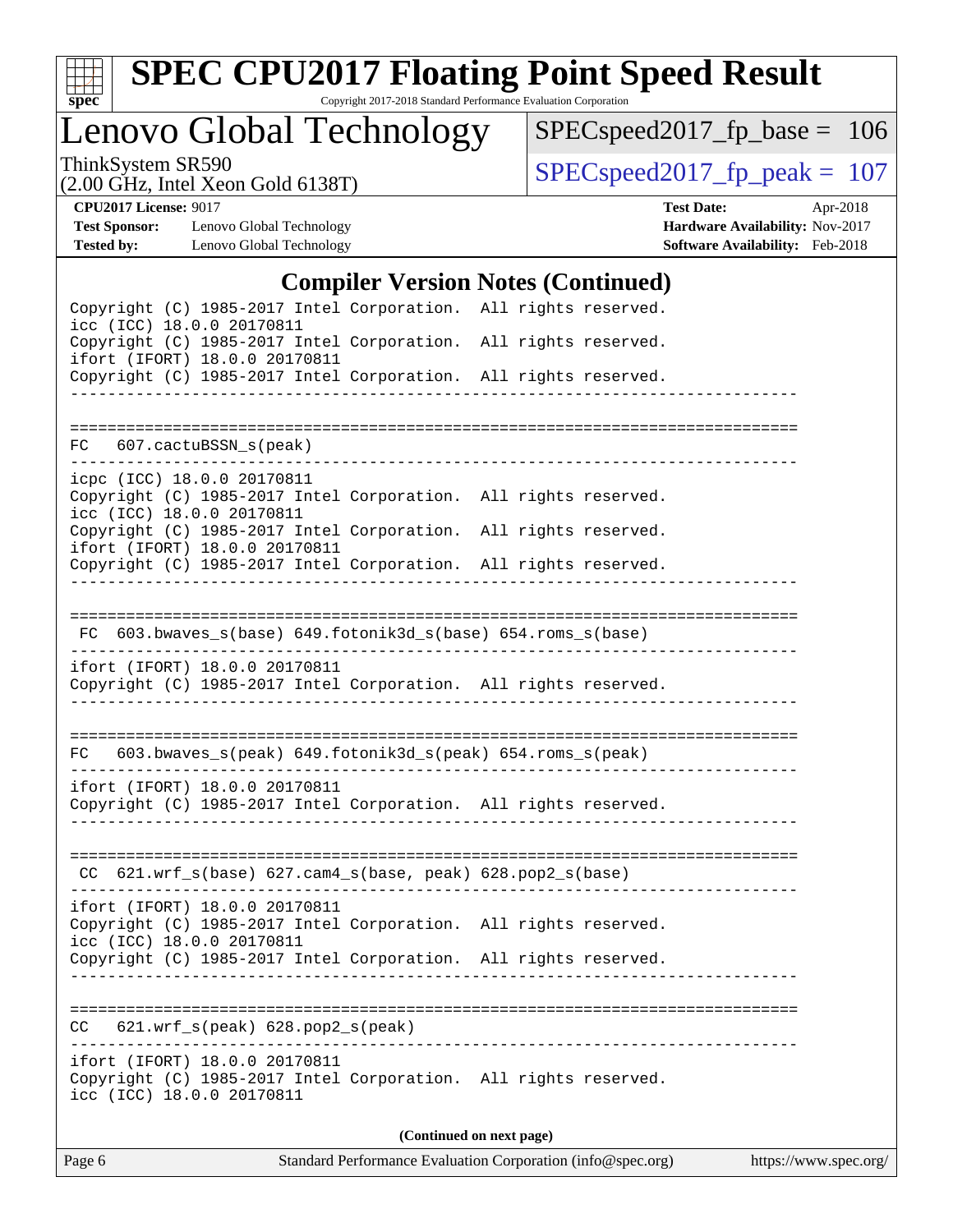

### Lenovo Global Technology

SPECspeed2017 fp base  $= 106$ 

(2.00 GHz, Intel Xeon Gold 6138T)

ThinkSystem SR590<br>  $SPEC speed2017$  fp\_peak = 107

**[Test Sponsor:](http://www.spec.org/auto/cpu2017/Docs/result-fields.html#TestSponsor)** Lenovo Global Technology **[Hardware Availability:](http://www.spec.org/auto/cpu2017/Docs/result-fields.html#HardwareAvailability)** Nov-2017 **[Tested by:](http://www.spec.org/auto/cpu2017/Docs/result-fields.html#Testedby)** Lenovo Global Technology **[Software Availability:](http://www.spec.org/auto/cpu2017/Docs/result-fields.html#SoftwareAvailability)** Feb-2018

**[CPU2017 License:](http://www.spec.org/auto/cpu2017/Docs/result-fields.html#CPU2017License)** 9017 **[Test Date:](http://www.spec.org/auto/cpu2017/Docs/result-fields.html#TestDate)** Apr-2018

### **[Compiler Version Notes \(Continued\)](http://www.spec.org/auto/cpu2017/Docs/result-fields.html#CompilerVersionNotes)**

Copyright (C) 1985-2017 Intel Corporation. All rights reserved. ------------------------------------------------------------------------------

### **[Base Compiler Invocation](http://www.spec.org/auto/cpu2017/Docs/result-fields.html#BaseCompilerInvocation)**

[C benchmarks](http://www.spec.org/auto/cpu2017/Docs/result-fields.html#Cbenchmarks): [icc](http://www.spec.org/cpu2017/results/res2018q2/cpu2017-20180528-05941.flags.html#user_CCbase_intel_icc_18.0_66fc1ee009f7361af1fbd72ca7dcefbb700085f36577c54f309893dd4ec40d12360134090235512931783d35fd58c0460139e722d5067c5574d8eaf2b3e37e92)

[Fortran benchmarks](http://www.spec.org/auto/cpu2017/Docs/result-fields.html#Fortranbenchmarks): [ifort](http://www.spec.org/cpu2017/results/res2018q2/cpu2017-20180528-05941.flags.html#user_FCbase_intel_ifort_18.0_8111460550e3ca792625aed983ce982f94888b8b503583aa7ba2b8303487b4d8a21a13e7191a45c5fd58ff318f48f9492884d4413fa793fd88dd292cad7027ca)

[Benchmarks using both Fortran and C](http://www.spec.org/auto/cpu2017/Docs/result-fields.html#BenchmarksusingbothFortranandC): [ifort](http://www.spec.org/cpu2017/results/res2018q2/cpu2017-20180528-05941.flags.html#user_CC_FCbase_intel_ifort_18.0_8111460550e3ca792625aed983ce982f94888b8b503583aa7ba2b8303487b4d8a21a13e7191a45c5fd58ff318f48f9492884d4413fa793fd88dd292cad7027ca) [icc](http://www.spec.org/cpu2017/results/res2018q2/cpu2017-20180528-05941.flags.html#user_CC_FCbase_intel_icc_18.0_66fc1ee009f7361af1fbd72ca7dcefbb700085f36577c54f309893dd4ec40d12360134090235512931783d35fd58c0460139e722d5067c5574d8eaf2b3e37e92)

[Benchmarks using Fortran, C, and C++:](http://www.spec.org/auto/cpu2017/Docs/result-fields.html#BenchmarksusingFortranCandCXX) [icpc](http://www.spec.org/cpu2017/results/res2018q2/cpu2017-20180528-05941.flags.html#user_CC_CXX_FCbase_intel_icpc_18.0_c510b6838c7f56d33e37e94d029a35b4a7bccf4766a728ee175e80a419847e808290a9b78be685c44ab727ea267ec2f070ec5dc83b407c0218cded6866a35d07) [icc](http://www.spec.org/cpu2017/results/res2018q2/cpu2017-20180528-05941.flags.html#user_CC_CXX_FCbase_intel_icc_18.0_66fc1ee009f7361af1fbd72ca7dcefbb700085f36577c54f309893dd4ec40d12360134090235512931783d35fd58c0460139e722d5067c5574d8eaf2b3e37e92) [ifort](http://www.spec.org/cpu2017/results/res2018q2/cpu2017-20180528-05941.flags.html#user_CC_CXX_FCbase_intel_ifort_18.0_8111460550e3ca792625aed983ce982f94888b8b503583aa7ba2b8303487b4d8a21a13e7191a45c5fd58ff318f48f9492884d4413fa793fd88dd292cad7027ca)

### **[Base Portability Flags](http://www.spec.org/auto/cpu2017/Docs/result-fields.html#BasePortabilityFlags)**

 603.bwaves\_s: [-DSPEC\\_LP64](http://www.spec.org/cpu2017/results/res2018q2/cpu2017-20180528-05941.flags.html#suite_basePORTABILITY603_bwaves_s_DSPEC_LP64) 607.cactuBSSN\_s: [-DSPEC\\_LP64](http://www.spec.org/cpu2017/results/res2018q2/cpu2017-20180528-05941.flags.html#suite_basePORTABILITY607_cactuBSSN_s_DSPEC_LP64) 619.lbm\_s: [-DSPEC\\_LP64](http://www.spec.org/cpu2017/results/res2018q2/cpu2017-20180528-05941.flags.html#suite_basePORTABILITY619_lbm_s_DSPEC_LP64) 621.wrf\_s: [-DSPEC\\_LP64](http://www.spec.org/cpu2017/results/res2018q2/cpu2017-20180528-05941.flags.html#suite_basePORTABILITY621_wrf_s_DSPEC_LP64) [-DSPEC\\_CASE\\_FLAG](http://www.spec.org/cpu2017/results/res2018q2/cpu2017-20180528-05941.flags.html#b621.wrf_s_baseCPORTABILITY_DSPEC_CASE_FLAG) [-convert big\\_endian](http://www.spec.org/cpu2017/results/res2018q2/cpu2017-20180528-05941.flags.html#user_baseFPORTABILITY621_wrf_s_convert_big_endian_c3194028bc08c63ac5d04de18c48ce6d347e4e562e8892b8bdbdc0214820426deb8554edfa529a3fb25a586e65a3d812c835984020483e7e73212c4d31a38223) 627.cam4\_s: [-DSPEC\\_LP64](http://www.spec.org/cpu2017/results/res2018q2/cpu2017-20180528-05941.flags.html#suite_basePORTABILITY627_cam4_s_DSPEC_LP64) [-DSPEC\\_CASE\\_FLAG](http://www.spec.org/cpu2017/results/res2018q2/cpu2017-20180528-05941.flags.html#b627.cam4_s_baseCPORTABILITY_DSPEC_CASE_FLAG) 628.pop2\_s: [-DSPEC\\_LP64](http://www.spec.org/cpu2017/results/res2018q2/cpu2017-20180528-05941.flags.html#suite_basePORTABILITY628_pop2_s_DSPEC_LP64) [-DSPEC\\_CASE\\_FLAG](http://www.spec.org/cpu2017/results/res2018q2/cpu2017-20180528-05941.flags.html#b628.pop2_s_baseCPORTABILITY_DSPEC_CASE_FLAG) [-convert big\\_endian](http://www.spec.org/cpu2017/results/res2018q2/cpu2017-20180528-05941.flags.html#user_baseFPORTABILITY628_pop2_s_convert_big_endian_c3194028bc08c63ac5d04de18c48ce6d347e4e562e8892b8bdbdc0214820426deb8554edfa529a3fb25a586e65a3d812c835984020483e7e73212c4d31a38223) [-assume byterecl](http://www.spec.org/cpu2017/results/res2018q2/cpu2017-20180528-05941.flags.html#user_baseFPORTABILITY628_pop2_s_assume_byterecl_7e47d18b9513cf18525430bbf0f2177aa9bf368bc7a059c09b2c06a34b53bd3447c950d3f8d6c70e3faf3a05c8557d66a5798b567902e8849adc142926523472) 638.imagick\_s: [-DSPEC\\_LP64](http://www.spec.org/cpu2017/results/res2018q2/cpu2017-20180528-05941.flags.html#suite_basePORTABILITY638_imagick_s_DSPEC_LP64) 644.nab\_s: [-DSPEC\\_LP64](http://www.spec.org/cpu2017/results/res2018q2/cpu2017-20180528-05941.flags.html#suite_basePORTABILITY644_nab_s_DSPEC_LP64) 649.fotonik3d\_s: [-DSPEC\\_LP64](http://www.spec.org/cpu2017/results/res2018q2/cpu2017-20180528-05941.flags.html#suite_basePORTABILITY649_fotonik3d_s_DSPEC_LP64) 654.roms\_s: [-DSPEC\\_LP64](http://www.spec.org/cpu2017/results/res2018q2/cpu2017-20180528-05941.flags.html#suite_basePORTABILITY654_roms_s_DSPEC_LP64)

### **[Base Optimization Flags](http://www.spec.org/auto/cpu2017/Docs/result-fields.html#BaseOptimizationFlags)**

[C benchmarks](http://www.spec.org/auto/cpu2017/Docs/result-fields.html#Cbenchmarks):

[-xCORE-AVX2](http://www.spec.org/cpu2017/results/res2018q2/cpu2017-20180528-05941.flags.html#user_CCbase_f-xCORE-AVX2) [-ipo](http://www.spec.org/cpu2017/results/res2018q2/cpu2017-20180528-05941.flags.html#user_CCbase_f-ipo) [-O3](http://www.spec.org/cpu2017/results/res2018q2/cpu2017-20180528-05941.flags.html#user_CCbase_f-O3) [-no-prec-div](http://www.spec.org/cpu2017/results/res2018q2/cpu2017-20180528-05941.flags.html#user_CCbase_f-no-prec-div) [-qopt-prefetch](http://www.spec.org/cpu2017/results/res2018q2/cpu2017-20180528-05941.flags.html#user_CCbase_f-qopt-prefetch) [-ffinite-math-only](http://www.spec.org/cpu2017/results/res2018q2/cpu2017-20180528-05941.flags.html#user_CCbase_f_finite_math_only_cb91587bd2077682c4b38af759c288ed7c732db004271a9512da14a4f8007909a5f1427ecbf1a0fb78ff2a814402c6114ac565ca162485bbcae155b5e4258871) [-qopt-mem-layout-trans=3](http://www.spec.org/cpu2017/results/res2018q2/cpu2017-20180528-05941.flags.html#user_CCbase_f-qopt-mem-layout-trans_de80db37974c74b1f0e20d883f0b675c88c3b01e9d123adea9b28688d64333345fb62bc4a798493513fdb68f60282f9a726aa07f478b2f7113531aecce732043) [-qopenmp](http://www.spec.org/cpu2017/results/res2018q2/cpu2017-20180528-05941.flags.html#user_CCbase_qopenmp_16be0c44f24f464004c6784a7acb94aca937f053568ce72f94b139a11c7c168634a55f6653758ddd83bcf7b8463e8028bb0b48b77bcddc6b78d5d95bb1df2967) [-DSPEC\\_OPENMP](http://www.spec.org/cpu2017/results/res2018q2/cpu2017-20180528-05941.flags.html#suite_CCbase_DSPEC_OPENMP)

[Fortran benchmarks](http://www.spec.org/auto/cpu2017/Docs/result-fields.html#Fortranbenchmarks):

```
-DSPEC_OPENMP -xCORE-AVX2 -ipo -O3 -no-prec-div -qopt-prefetch
-ffinite-math-only -qopt-mem-layout-trans=3 -qopenmp
-nostandard-realloc-lhs -align array32byte
```
**(Continued on next page)**

| Page 7<br>Standard Performance Evaluation Corporation (info@spec.org)<br>https://www.spec.org/ |
|------------------------------------------------------------------------------------------------|
|------------------------------------------------------------------------------------------------|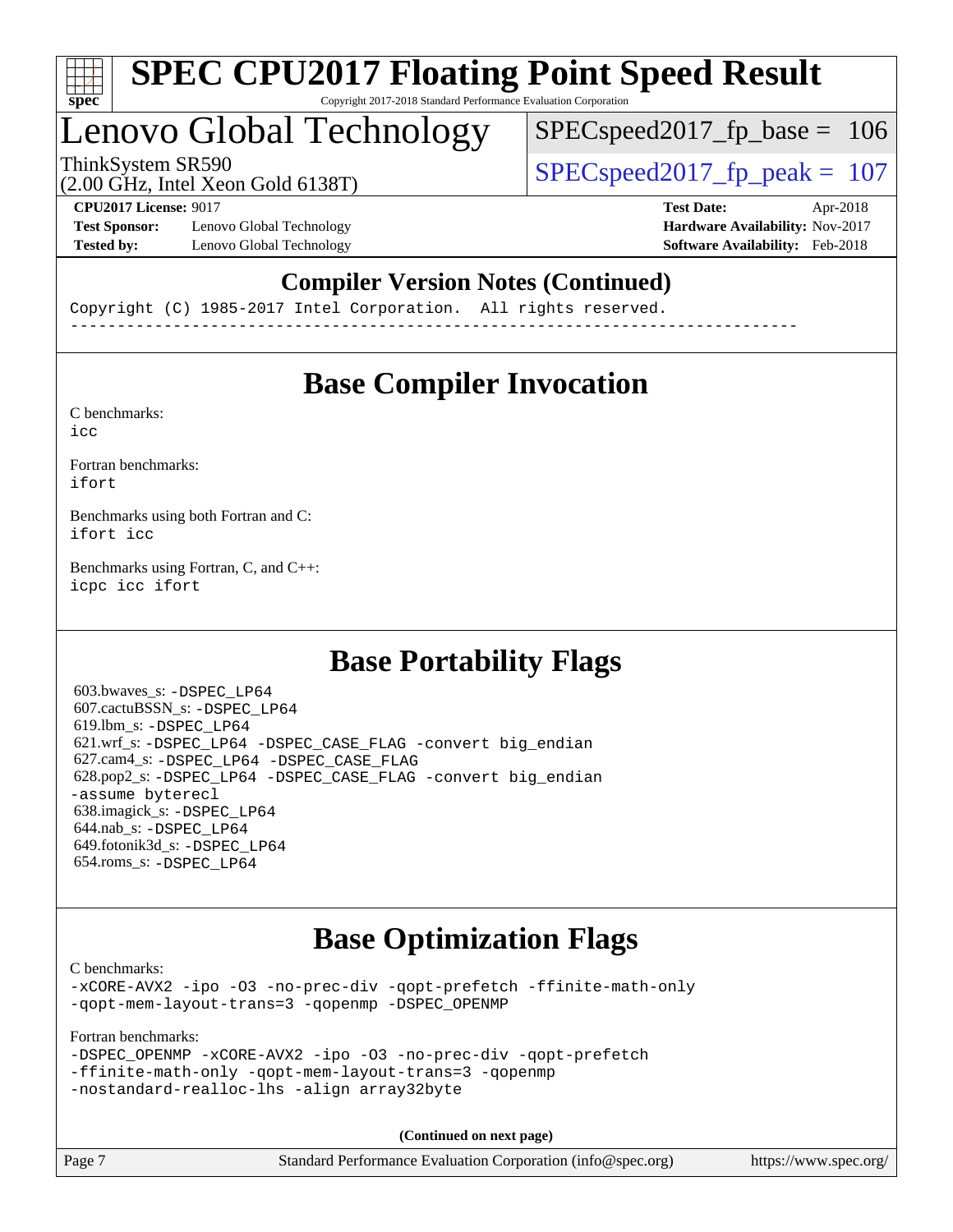

### Lenovo Global Technology

 $SPEC speed2017_fp\_base = 106$ 

(2.00 GHz, Intel Xeon Gold 6138T)

ThinkSystem SR590<br>  $\angle Q$  O CUz Jatel Year Cald 6128T)

**[Test Sponsor:](http://www.spec.org/auto/cpu2017/Docs/result-fields.html#TestSponsor)** Lenovo Global Technology **[Hardware Availability:](http://www.spec.org/auto/cpu2017/Docs/result-fields.html#HardwareAvailability)** Nov-2017 **[Tested by:](http://www.spec.org/auto/cpu2017/Docs/result-fields.html#Testedby)** Lenovo Global Technology **[Software Availability:](http://www.spec.org/auto/cpu2017/Docs/result-fields.html#SoftwareAvailability)** Feb-2018

**[CPU2017 License:](http://www.spec.org/auto/cpu2017/Docs/result-fields.html#CPU2017License)** 9017 **[Test Date:](http://www.spec.org/auto/cpu2017/Docs/result-fields.html#TestDate)** Apr-2018

### **[Base Optimization Flags \(Continued\)](http://www.spec.org/auto/cpu2017/Docs/result-fields.html#BaseOptimizationFlags)**

[Benchmarks using both Fortran and C](http://www.spec.org/auto/cpu2017/Docs/result-fields.html#BenchmarksusingbothFortranandC):

```
-xCORE-AVX2 -ipo -O3 -no-prec-div -qopt-prefetch -ffinite-math-only
-qopt-mem-layout-trans=3 -qopenmp -DSPEC_OPENMP
-nostandard-realloc-lhs -align array32byte
```
[Benchmarks using Fortran, C, and C++:](http://www.spec.org/auto/cpu2017/Docs/result-fields.html#BenchmarksusingFortranCandCXX)

|  |                                            |                                                 | -xCORE-AVX2 -ipo -03 -no-prec-div -qopt-prefetch -ffinite-math-only |
|--|--------------------------------------------|-------------------------------------------------|---------------------------------------------------------------------|
|  |                                            | -gopt-mem-layout-trans=3 -gopenmp -DSPEC OPENMP |                                                                     |
|  | -nostandard-realloc-lhs -align array32byte |                                                 |                                                                     |

### **[Base Other Flags](http://www.spec.org/auto/cpu2017/Docs/result-fields.html#BaseOtherFlags)**

[C benchmarks](http://www.spec.org/auto/cpu2017/Docs/result-fields.html#Cbenchmarks):  $-m64 - std = c11$  $-m64 - std = c11$ 

[Fortran benchmarks](http://www.spec.org/auto/cpu2017/Docs/result-fields.html#Fortranbenchmarks): [-m64](http://www.spec.org/cpu2017/results/res2018q2/cpu2017-20180528-05941.flags.html#user_FCbase_intel_intel64_18.0_af43caccfc8ded86e7699f2159af6efc7655f51387b94da716254467f3c01020a5059329e2569e4053f409e7c9202a7efc638f7a6d1ffb3f52dea4a3e31d82ab)

[Benchmarks using both Fortran and C](http://www.spec.org/auto/cpu2017/Docs/result-fields.html#BenchmarksusingbothFortranandC):  $-m64 - std = c11$  $-m64 - std = c11$ 

[Benchmarks using Fortran, C, and C++:](http://www.spec.org/auto/cpu2017/Docs/result-fields.html#BenchmarksusingFortranCandCXX)  $-m64 - std = c11$  $-m64 - std = c11$ 

### **[Peak Compiler Invocation](http://www.spec.org/auto/cpu2017/Docs/result-fields.html#PeakCompilerInvocation)**

[C benchmarks](http://www.spec.org/auto/cpu2017/Docs/result-fields.html#Cbenchmarks):  $i$ cc

[Fortran benchmarks](http://www.spec.org/auto/cpu2017/Docs/result-fields.html#Fortranbenchmarks): [ifort](http://www.spec.org/cpu2017/results/res2018q2/cpu2017-20180528-05941.flags.html#user_FCpeak_intel_ifort_18.0_8111460550e3ca792625aed983ce982f94888b8b503583aa7ba2b8303487b4d8a21a13e7191a45c5fd58ff318f48f9492884d4413fa793fd88dd292cad7027ca)

[Benchmarks using both Fortran and C](http://www.spec.org/auto/cpu2017/Docs/result-fields.html#BenchmarksusingbothFortranandC): [ifort](http://www.spec.org/cpu2017/results/res2018q2/cpu2017-20180528-05941.flags.html#user_CC_FCpeak_intel_ifort_18.0_8111460550e3ca792625aed983ce982f94888b8b503583aa7ba2b8303487b4d8a21a13e7191a45c5fd58ff318f48f9492884d4413fa793fd88dd292cad7027ca) [icc](http://www.spec.org/cpu2017/results/res2018q2/cpu2017-20180528-05941.flags.html#user_CC_FCpeak_intel_icc_18.0_66fc1ee009f7361af1fbd72ca7dcefbb700085f36577c54f309893dd4ec40d12360134090235512931783d35fd58c0460139e722d5067c5574d8eaf2b3e37e92)

[Benchmarks using Fortran, C, and C++:](http://www.spec.org/auto/cpu2017/Docs/result-fields.html#BenchmarksusingFortranCandCXX) [icpc](http://www.spec.org/cpu2017/results/res2018q2/cpu2017-20180528-05941.flags.html#user_CC_CXX_FCpeak_intel_icpc_18.0_c510b6838c7f56d33e37e94d029a35b4a7bccf4766a728ee175e80a419847e808290a9b78be685c44ab727ea267ec2f070ec5dc83b407c0218cded6866a35d07) [icc](http://www.spec.org/cpu2017/results/res2018q2/cpu2017-20180528-05941.flags.html#user_CC_CXX_FCpeak_intel_icc_18.0_66fc1ee009f7361af1fbd72ca7dcefbb700085f36577c54f309893dd4ec40d12360134090235512931783d35fd58c0460139e722d5067c5574d8eaf2b3e37e92) [ifort](http://www.spec.org/cpu2017/results/res2018q2/cpu2017-20180528-05941.flags.html#user_CC_CXX_FCpeak_intel_ifort_18.0_8111460550e3ca792625aed983ce982f94888b8b503583aa7ba2b8303487b4d8a21a13e7191a45c5fd58ff318f48f9492884d4413fa793fd88dd292cad7027ca)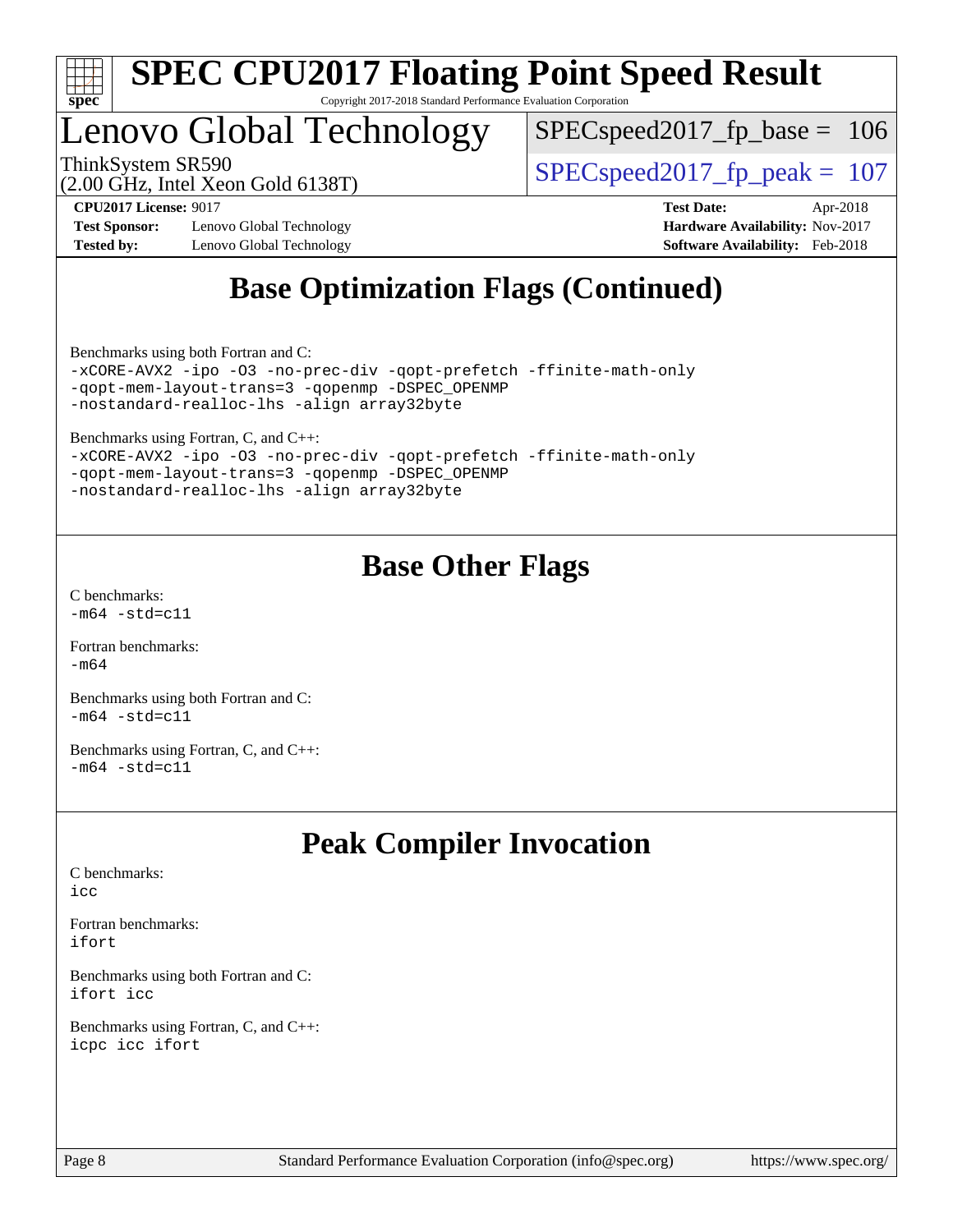

### Lenovo Global Technology

 $SPEC speed2017_fp\_base = 106$ 

(2.00 GHz, Intel Xeon Gold 6138T)

ThinkSystem SR590<br>  $\angle Q$  O CUz Jatel Year Cald 6128T)

**[Test Sponsor:](http://www.spec.org/auto/cpu2017/Docs/result-fields.html#TestSponsor)** Lenovo Global Technology **[Hardware Availability:](http://www.spec.org/auto/cpu2017/Docs/result-fields.html#HardwareAvailability)** Nov-2017 **[Tested by:](http://www.spec.org/auto/cpu2017/Docs/result-fields.html#Testedby)** Lenovo Global Technology **[Software Availability:](http://www.spec.org/auto/cpu2017/Docs/result-fields.html#SoftwareAvailability)** Feb-2018

**[CPU2017 License:](http://www.spec.org/auto/cpu2017/Docs/result-fields.html#CPU2017License)** 9017 **[Test Date:](http://www.spec.org/auto/cpu2017/Docs/result-fields.html#TestDate)** Apr-2018

### **[Peak Portability Flags](http://www.spec.org/auto/cpu2017/Docs/result-fields.html#PeakPortabilityFlags)**

Same as Base Portability Flags

### **[Peak Optimization Flags](http://www.spec.org/auto/cpu2017/Docs/result-fields.html#PeakOptimizationFlags)**

[C benchmarks](http://www.spec.org/auto/cpu2017/Docs/result-fields.html#Cbenchmarks):

 619.lbm\_s: [-prof-gen](http://www.spec.org/cpu2017/results/res2018q2/cpu2017-20180528-05941.flags.html#user_peakPASS1_CFLAGSPASS1_LDFLAGS619_lbm_s_prof_gen_5aa4926d6013ddb2a31985c654b3eb18169fc0c6952a63635c234f711e6e63dd76e94ad52365559451ec499a2cdb89e4dc58ba4c67ef54ca681ffbe1461d6b36)(pass 1) [-prof-use](http://www.spec.org/cpu2017/results/res2018q2/cpu2017-20180528-05941.flags.html#user_peakPASS2_CFLAGSPASS2_LDFLAGS619_lbm_s_prof_use_1a21ceae95f36a2b53c25747139a6c16ca95bd9def2a207b4f0849963b97e94f5260e30a0c64f4bb623698870e679ca08317ef8150905d41bd88c6f78df73f19)(pass 2) [-O2](http://www.spec.org/cpu2017/results/res2018q2/cpu2017-20180528-05941.flags.html#user_peakPASS1_COPTIMIZE619_lbm_s_f-O2) [-xCORE-AVX2](http://www.spec.org/cpu2017/results/res2018q2/cpu2017-20180528-05941.flags.html#user_peakPASS2_COPTIMIZE619_lbm_s_f-xCORE-AVX2) [-qopt-prefetch](http://www.spec.org/cpu2017/results/res2018q2/cpu2017-20180528-05941.flags.html#user_peakPASS1_COPTIMIZEPASS2_COPTIMIZE619_lbm_s_f-qopt-prefetch) [-ipo](http://www.spec.org/cpu2017/results/res2018q2/cpu2017-20180528-05941.flags.html#user_peakPASS2_COPTIMIZE619_lbm_s_f-ipo) [-O3](http://www.spec.org/cpu2017/results/res2018q2/cpu2017-20180528-05941.flags.html#user_peakPASS2_COPTIMIZE619_lbm_s_f-O3) [-ffinite-math-only](http://www.spec.org/cpu2017/results/res2018q2/cpu2017-20180528-05941.flags.html#user_peakPASS1_COPTIMIZEPASS2_COPTIMIZE619_lbm_s_f_finite_math_only_cb91587bd2077682c4b38af759c288ed7c732db004271a9512da14a4f8007909a5f1427ecbf1a0fb78ff2a814402c6114ac565ca162485bbcae155b5e4258871) [-no-prec-div](http://www.spec.org/cpu2017/results/res2018q2/cpu2017-20180528-05941.flags.html#user_peakPASS2_COPTIMIZE619_lbm_s_f-no-prec-div) [-qopt-mem-layout-trans=3](http://www.spec.org/cpu2017/results/res2018q2/cpu2017-20180528-05941.flags.html#user_peakPASS1_COPTIMIZEPASS2_COPTIMIZE619_lbm_s_f-qopt-mem-layout-trans_de80db37974c74b1f0e20d883f0b675c88c3b01e9d123adea9b28688d64333345fb62bc4a798493513fdb68f60282f9a726aa07f478b2f7113531aecce732043) [-DSPEC\\_SUPPRESS\\_OPENMP](http://www.spec.org/cpu2017/results/res2018q2/cpu2017-20180528-05941.flags.html#suite_peakPASS1_COPTIMIZE619_lbm_s_DSPEC_SUPPRESS_OPENMP) [-qopenmp](http://www.spec.org/cpu2017/results/res2018q2/cpu2017-20180528-05941.flags.html#user_peakPASS2_COPTIMIZE619_lbm_s_qopenmp_16be0c44f24f464004c6784a7acb94aca937f053568ce72f94b139a11c7c168634a55f6653758ddd83bcf7b8463e8028bb0b48b77bcddc6b78d5d95bb1df2967) [-DSPEC\\_OPENMP](http://www.spec.org/cpu2017/results/res2018q2/cpu2017-20180528-05941.flags.html#suite_peakPASS2_COPTIMIZE619_lbm_s_DSPEC_OPENMP)

```
 638.imagick_s: -xCORE-AVX2 -ipo -O3 -no-prec-div -qopt-prefetch
-ffinite-math-only -qopt-mem-layout-trans=3 -qopenmp
-DSPEC_OPENMP
```
644.nab\_s: Same as 638.imagick\_s

```
Fortran benchmarks: 
-prof-gen(pass 1) -prof-use(pass 2) -DSPEC_SUPPRESS_OPENMP
-DSPEC_OPENMP -O2 -xCORE-AVX2 -qopt-prefetch -ipo -O3
-ffinite-math-only -no-prec-div -qopt-mem-layout-trans=3 -qopenmp
-nostandard-realloc-lhs -align array32byte
```
[Benchmarks using both Fortran and C](http://www.spec.org/auto/cpu2017/Docs/result-fields.html#BenchmarksusingbothFortranandC):

 621.wrf\_s: [-prof-gen](http://www.spec.org/cpu2017/results/res2018q2/cpu2017-20180528-05941.flags.html#user_peakPASS1_CFLAGSPASS1_FFLAGSPASS1_LDFLAGS621_wrf_s_prof_gen_5aa4926d6013ddb2a31985c654b3eb18169fc0c6952a63635c234f711e6e63dd76e94ad52365559451ec499a2cdb89e4dc58ba4c67ef54ca681ffbe1461d6b36)(pass 1) [-prof-use](http://www.spec.org/cpu2017/results/res2018q2/cpu2017-20180528-05941.flags.html#user_peakPASS2_CFLAGSPASS2_FFLAGSPASS2_LDFLAGS621_wrf_s_prof_use_1a21ceae95f36a2b53c25747139a6c16ca95bd9def2a207b4f0849963b97e94f5260e30a0c64f4bb623698870e679ca08317ef8150905d41bd88c6f78df73f19)(pass 2) [-O2](http://www.spec.org/cpu2017/results/res2018q2/cpu2017-20180528-05941.flags.html#user_peakPASS1_COPTIMIZEPASS1_FOPTIMIZE621_wrf_s_f-O2) [-xCORE-AVX2](http://www.spec.org/cpu2017/results/res2018q2/cpu2017-20180528-05941.flags.html#user_peakPASS2_COPTIMIZEPASS2_FOPTIMIZE621_wrf_s_f-xCORE-AVX2) [-qopt-prefetch](http://www.spec.org/cpu2017/results/res2018q2/cpu2017-20180528-05941.flags.html#user_peakPASS1_COPTIMIZEPASS1_FOPTIMIZEPASS2_COPTIMIZEPASS2_FOPTIMIZE621_wrf_s_f-qopt-prefetch) [-ipo](http://www.spec.org/cpu2017/results/res2018q2/cpu2017-20180528-05941.flags.html#user_peakPASS2_COPTIMIZEPASS2_FOPTIMIZE621_wrf_s_f-ipo) [-O3](http://www.spec.org/cpu2017/results/res2018q2/cpu2017-20180528-05941.flags.html#user_peakPASS2_COPTIMIZEPASS2_FOPTIMIZE621_wrf_s_f-O3) [-ffinite-math-only](http://www.spec.org/cpu2017/results/res2018q2/cpu2017-20180528-05941.flags.html#user_peakPASS1_COPTIMIZEPASS1_FOPTIMIZEPASS2_COPTIMIZEPASS2_FOPTIMIZE621_wrf_s_f_finite_math_only_cb91587bd2077682c4b38af759c288ed7c732db004271a9512da14a4f8007909a5f1427ecbf1a0fb78ff2a814402c6114ac565ca162485bbcae155b5e4258871) [-no-prec-div](http://www.spec.org/cpu2017/results/res2018q2/cpu2017-20180528-05941.flags.html#user_peakPASS2_COPTIMIZEPASS2_FOPTIMIZE621_wrf_s_f-no-prec-div) [-qopt-mem-layout-trans=3](http://www.spec.org/cpu2017/results/res2018q2/cpu2017-20180528-05941.flags.html#user_peakPASS1_COPTIMIZEPASS1_FOPTIMIZEPASS2_COPTIMIZEPASS2_FOPTIMIZE621_wrf_s_f-qopt-mem-layout-trans_de80db37974c74b1f0e20d883f0b675c88c3b01e9d123adea9b28688d64333345fb62bc4a798493513fdb68f60282f9a726aa07f478b2f7113531aecce732043) [-DSPEC\\_SUPPRESS\\_OPENMP](http://www.spec.org/cpu2017/results/res2018q2/cpu2017-20180528-05941.flags.html#suite_peakPASS1_COPTIMIZEPASS1_FOPTIMIZE621_wrf_s_DSPEC_SUPPRESS_OPENMP) [-qopenmp](http://www.spec.org/cpu2017/results/res2018q2/cpu2017-20180528-05941.flags.html#user_peakPASS2_COPTIMIZEPASS2_FOPTIMIZE621_wrf_s_qopenmp_16be0c44f24f464004c6784a7acb94aca937f053568ce72f94b139a11c7c168634a55f6653758ddd83bcf7b8463e8028bb0b48b77bcddc6b78d5d95bb1df2967) [-DSPEC\\_OPENMP](http://www.spec.org/cpu2017/results/res2018q2/cpu2017-20180528-05941.flags.html#suite_peakPASS2_COPTIMIZEPASS2_FOPTIMIZE621_wrf_s_DSPEC_OPENMP) [-nostandard-realloc-lhs](http://www.spec.org/cpu2017/results/res2018q2/cpu2017-20180528-05941.flags.html#user_peakEXTRA_FOPTIMIZE621_wrf_s_f_2003_std_realloc_82b4557e90729c0f113870c07e44d33d6f5a304b4f63d4c15d2d0f1fab99f5daaed73bdb9275d9ae411527f28b936061aa8b9c8f2d63842963b95c9dd6426b8a) [-align array32byte](http://www.spec.org/cpu2017/results/res2018q2/cpu2017-20180528-05941.flags.html#user_peakEXTRA_FOPTIMIZE621_wrf_s_align_array32byte_b982fe038af199962ba9a80c053b8342c548c85b40b8e86eb3cc33dee0d7986a4af373ac2d51c3f7cf710a18d62fdce2948f201cd044323541f22fc0fffc51b6)

 627.cam4\_s: [-xCORE-AVX2](http://www.spec.org/cpu2017/results/res2018q2/cpu2017-20180528-05941.flags.html#user_peakCOPTIMIZEFOPTIMIZE627_cam4_s_f-xCORE-AVX2) [-ipo](http://www.spec.org/cpu2017/results/res2018q2/cpu2017-20180528-05941.flags.html#user_peakCOPTIMIZEFOPTIMIZE627_cam4_s_f-ipo) [-O3](http://www.spec.org/cpu2017/results/res2018q2/cpu2017-20180528-05941.flags.html#user_peakCOPTIMIZEFOPTIMIZE627_cam4_s_f-O3) [-no-prec-div](http://www.spec.org/cpu2017/results/res2018q2/cpu2017-20180528-05941.flags.html#user_peakCOPTIMIZEFOPTIMIZE627_cam4_s_f-no-prec-div) [-qopt-prefetch](http://www.spec.org/cpu2017/results/res2018q2/cpu2017-20180528-05941.flags.html#user_peakCOPTIMIZEFOPTIMIZE627_cam4_s_f-qopt-prefetch) [-ffinite-math-only](http://www.spec.org/cpu2017/results/res2018q2/cpu2017-20180528-05941.flags.html#user_peakCOPTIMIZEFOPTIMIZE627_cam4_s_f_finite_math_only_cb91587bd2077682c4b38af759c288ed7c732db004271a9512da14a4f8007909a5f1427ecbf1a0fb78ff2a814402c6114ac565ca162485bbcae155b5e4258871) [-qopt-mem-layout-trans=3](http://www.spec.org/cpu2017/results/res2018q2/cpu2017-20180528-05941.flags.html#user_peakCOPTIMIZEFOPTIMIZE627_cam4_s_f-qopt-mem-layout-trans_de80db37974c74b1f0e20d883f0b675c88c3b01e9d123adea9b28688d64333345fb62bc4a798493513fdb68f60282f9a726aa07f478b2f7113531aecce732043) [-qopenmp](http://www.spec.org/cpu2017/results/res2018q2/cpu2017-20180528-05941.flags.html#user_peakCOPTIMIZEFOPTIMIZE627_cam4_s_qopenmp_16be0c44f24f464004c6784a7acb94aca937f053568ce72f94b139a11c7c168634a55f6653758ddd83bcf7b8463e8028bb0b48b77bcddc6b78d5d95bb1df2967) [-DSPEC\\_OPENMP](http://www.spec.org/cpu2017/results/res2018q2/cpu2017-20180528-05941.flags.html#suite_peakCOPTIMIZEFOPTIMIZE627_cam4_s_DSPEC_OPENMP) [-nostandard-realloc-lhs](http://www.spec.org/cpu2017/results/res2018q2/cpu2017-20180528-05941.flags.html#user_peakEXTRA_FOPTIMIZE627_cam4_s_f_2003_std_realloc_82b4557e90729c0f113870c07e44d33d6f5a304b4f63d4c15d2d0f1fab99f5daaed73bdb9275d9ae411527f28b936061aa8b9c8f2d63842963b95c9dd6426b8a) [-align array32byte](http://www.spec.org/cpu2017/results/res2018q2/cpu2017-20180528-05941.flags.html#user_peakEXTRA_FOPTIMIZE627_cam4_s_align_array32byte_b982fe038af199962ba9a80c053b8342c548c85b40b8e86eb3cc33dee0d7986a4af373ac2d51c3f7cf710a18d62fdce2948f201cd044323541f22fc0fffc51b6)

628.pop2\_s: Same as 621.wrf\_s

```
Benchmarks using Fortran, C, and C++: 
-prof-gen(pass 1) -prof-use(pass 2) -O2 -xCORE-AVX2 -qopt-prefetch
-ipo -O3 -ffinite-math-only -no-prec-div -qopt-mem-layout-trans=3
-DSPEC_SUPPRESS_OPENMP -qopenmp -DSPEC_OPENMP -nostandard-realloc-lhs
-align array32byte
```